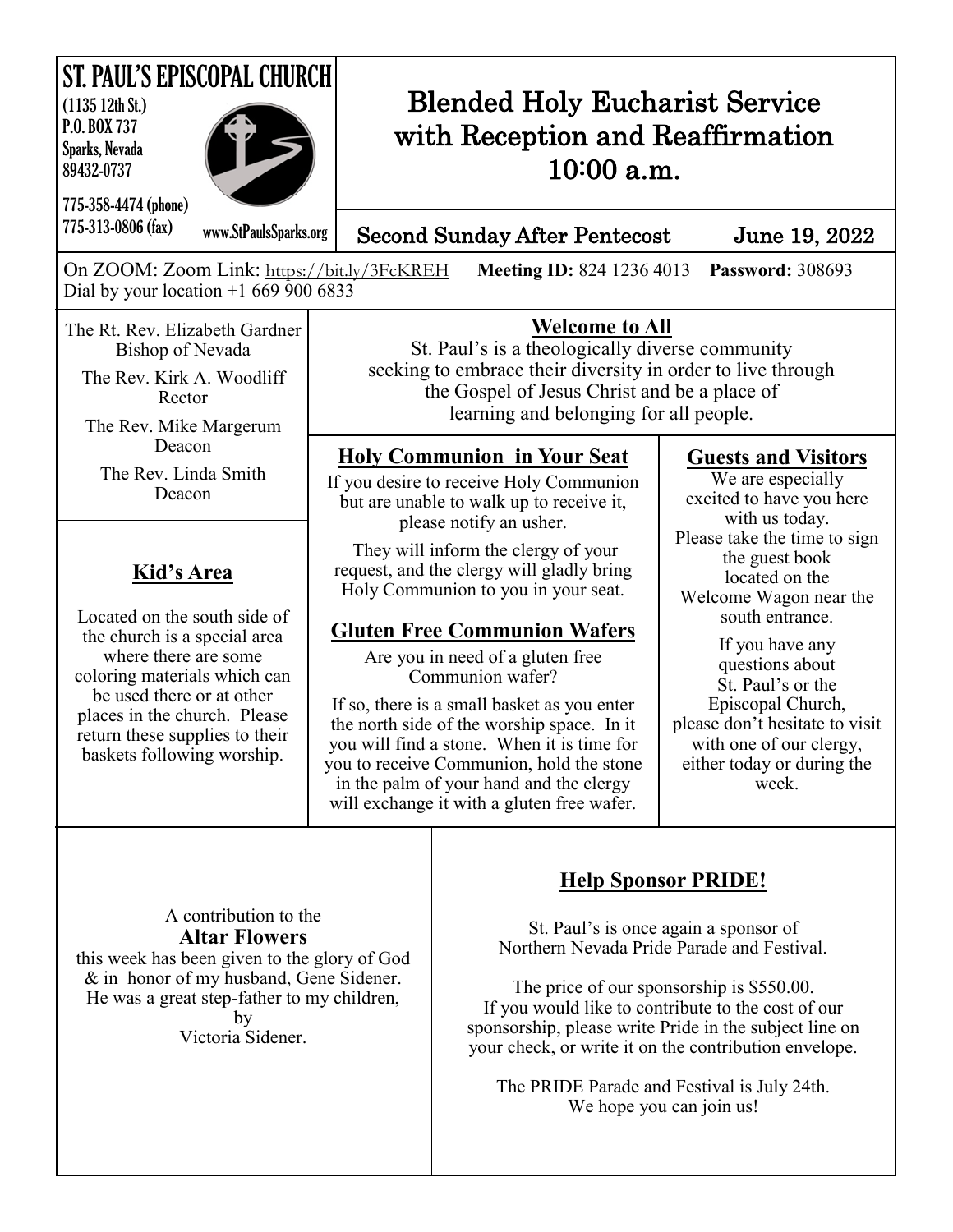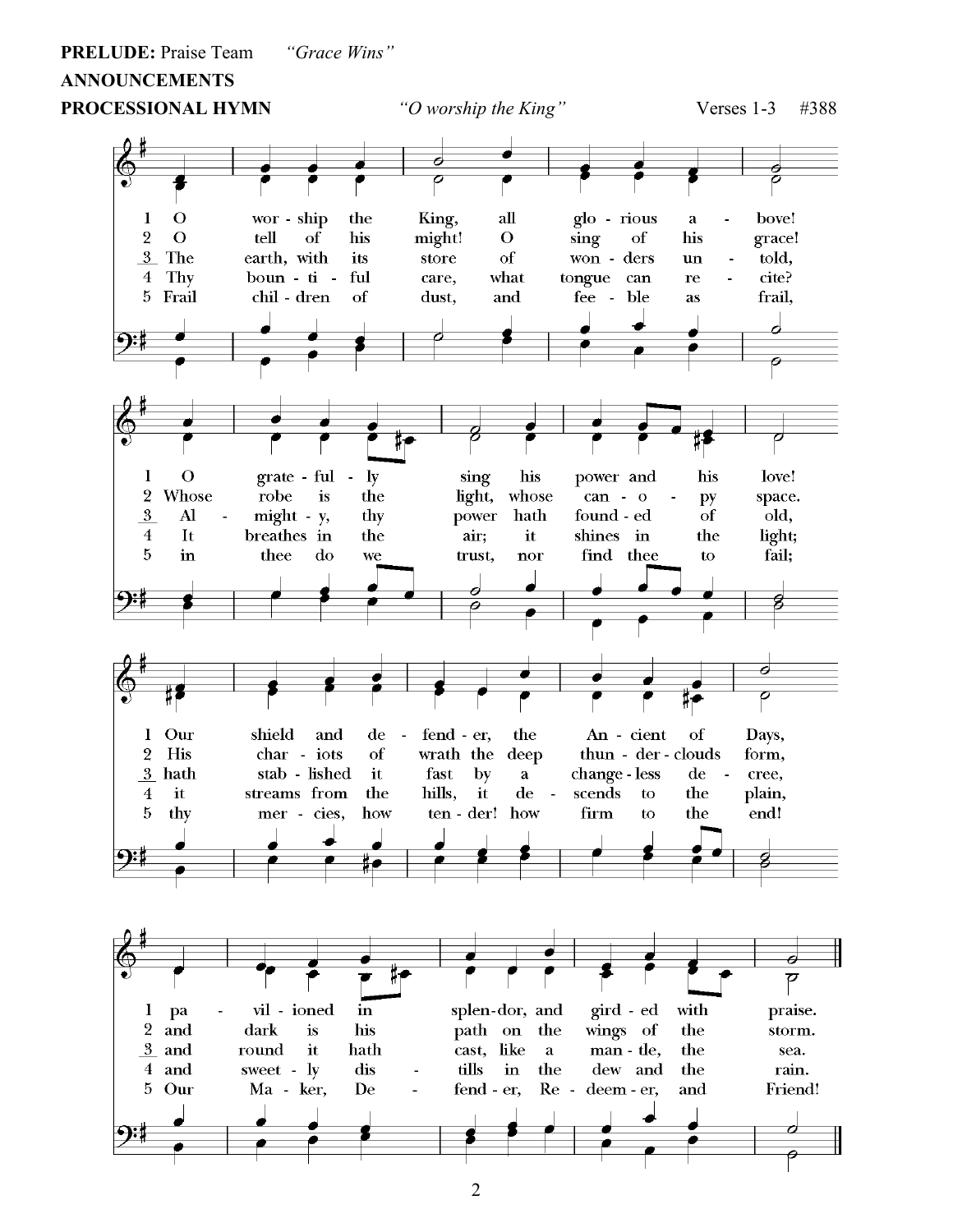## **OPENING ACCLAMATION**

*Bishop:* Blessed be God: Father, Son, and Holy Spirit. *People:* **And blessed be God's kingdom, now and for ever. Amen.** 

*Bishop:* There is one Body and one Spirit; *People:* **There is one hope in God's call to us;**

*Bishop:* One Lord, one Faith, one Baptism; *People:* **One God and Father of all.**

**THE GLORIA IN EXCELSIS** #S-280

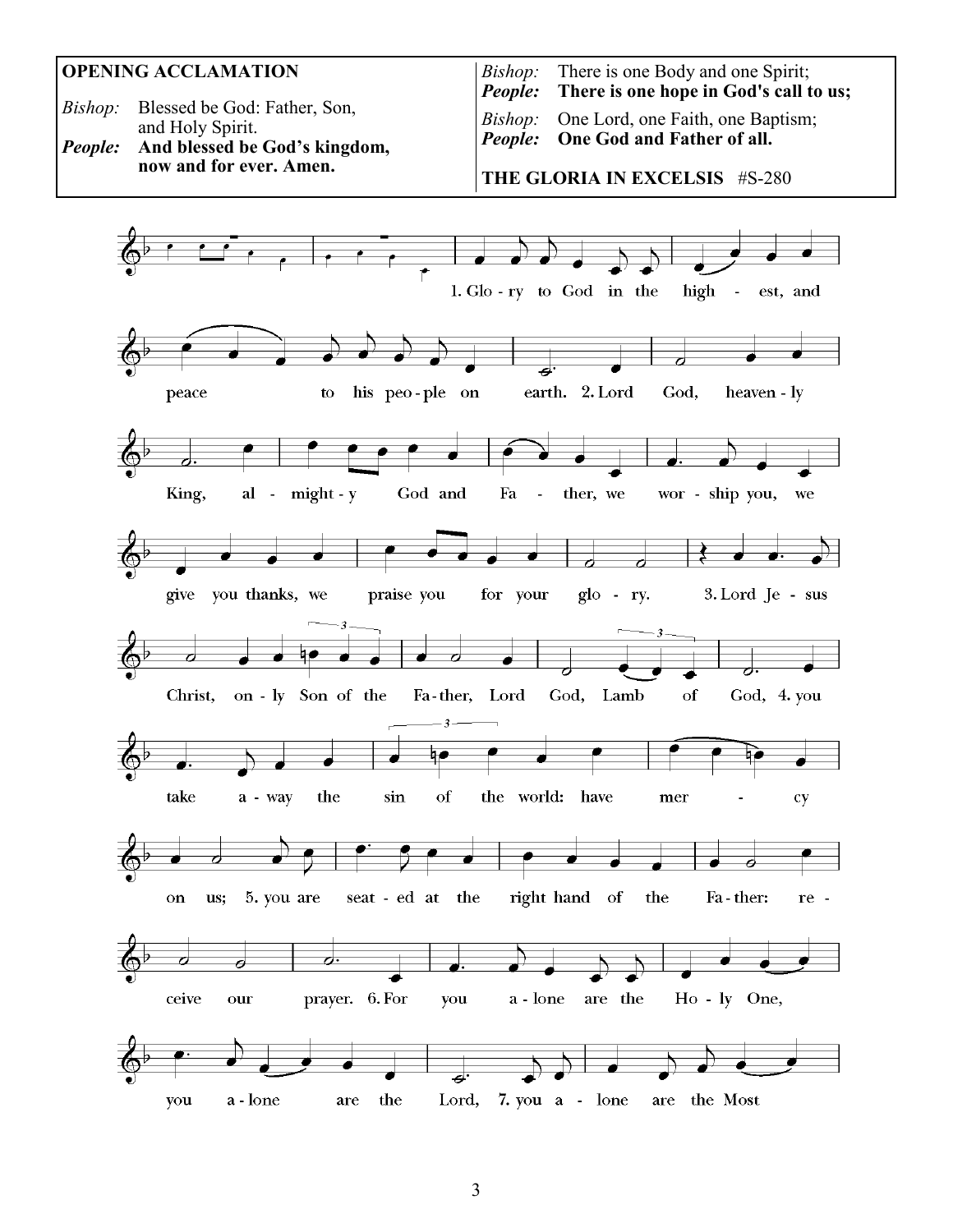

## **THE COLLECT OF THE DAY**

*Bishop:* The Lord be with you. *People:* **And also with you.** *Bishop:* Let us pray.

O Lord, make us have perpetual love and reverence for your holy Name, for you never fail to help and govern those whom you have set upon the sure foundation of your loving-kindness; through Jesus Christ our Lord, who lives and reigns with you and the Holy Spirit, one God, for ever and ever. **Amen.** 

*All Sit*

### **THE FIRST LESSON** *Isaiah 65:1-9*

*Lector:* A reading from the Book of Isaiah.

I was ready to be sought out by those who did not ask, to be found by those who did not seek me. I said, "Here I am, here I am," to a nation that did not call on my name. I held out my hands all day long to a rebellious people, who walk in a way that is not good, following their own devices; a people who provoke me to my face continually, sacrificing in gardens and offering incense on bricks; who sit inside tombs, and spend the night in secret places; who eat swine's flesh, with broth of abominable things in their vessels; who say, "Keep to yourself, do not come near me, for I am too holy for you." These are a smoke in my nostrils, a fire that burns all day long. See, it is written before me: I will not keep silent, but I will repay; I will indeed repay into their laps their iniquities and their ancestors' iniquities together, says the Lord; because they offered incense on the mountains and reviled me on the hills, I will measure into their laps full payment for their actions. Thus says the Lord: As the wine is found in the cluster, and they say, "Do not destroy it, for there is a blessing in it," so I will do for my servants' sake, and not destroy them all. I will bring forth descendants from Jacob, and from Judah inheritors of my mountains; my chosen shall inherit it, and my servants shall settle there.

*Lector:* The Word of the Lord. *People:* **Thanks be to God.**

#### **PSALM 22:18-27**

*(Read responsively by whole verse)*

- Lector: Be not far away, O Lord; \* you are my strength; hasten to help me.
- *People:* **Save me from the sword, \* my life from the power of the dog.**
- Save me from the lion's mouth, \* my wretched body from the horns of wild bulls.
- **I will declare your Name to my brethren; \* in the midst of the congregation I will praise you.**
- Praise the Lord, you that fear him; \* stand in awe of him, O offspring of Israel; all you of Jacob's line, give glory.

#### **For he does not despise nor abhor the poor in their poverty; neither does he hide his face from them; \* but when they cry to him he hears them.**

My praise is of him in the great assembly; \* I will perform my vows in the presence of those who worship him.

#### **The poor shall eat and be satisfied, and those who seek the Lord shall praise him: \* "May your heart live for ever!"**

- All the ends of the earth shall remember and turn to the Lord, \* and all the families of the nations shall bow before him.
- **For kingship belongs to the Lord; \* he rules over the nations.**

### **THE SECOND LESSON** *Galatians 3:23-29*

*Lector:* A reading from the letter of Paul to the Galatians.

Now before faith came, we were imprisoned and guarded under the law until faith would be revealed. Therefore the law was our disciplinarian until Christ came, so that we might be justified by faith. But now that faith has come, we are no longer subject to a disciplinarian, for in Christ Jesus you are all children of God through faith. As many of you as were baptized into Christ have clothed yourselves with Christ. There

.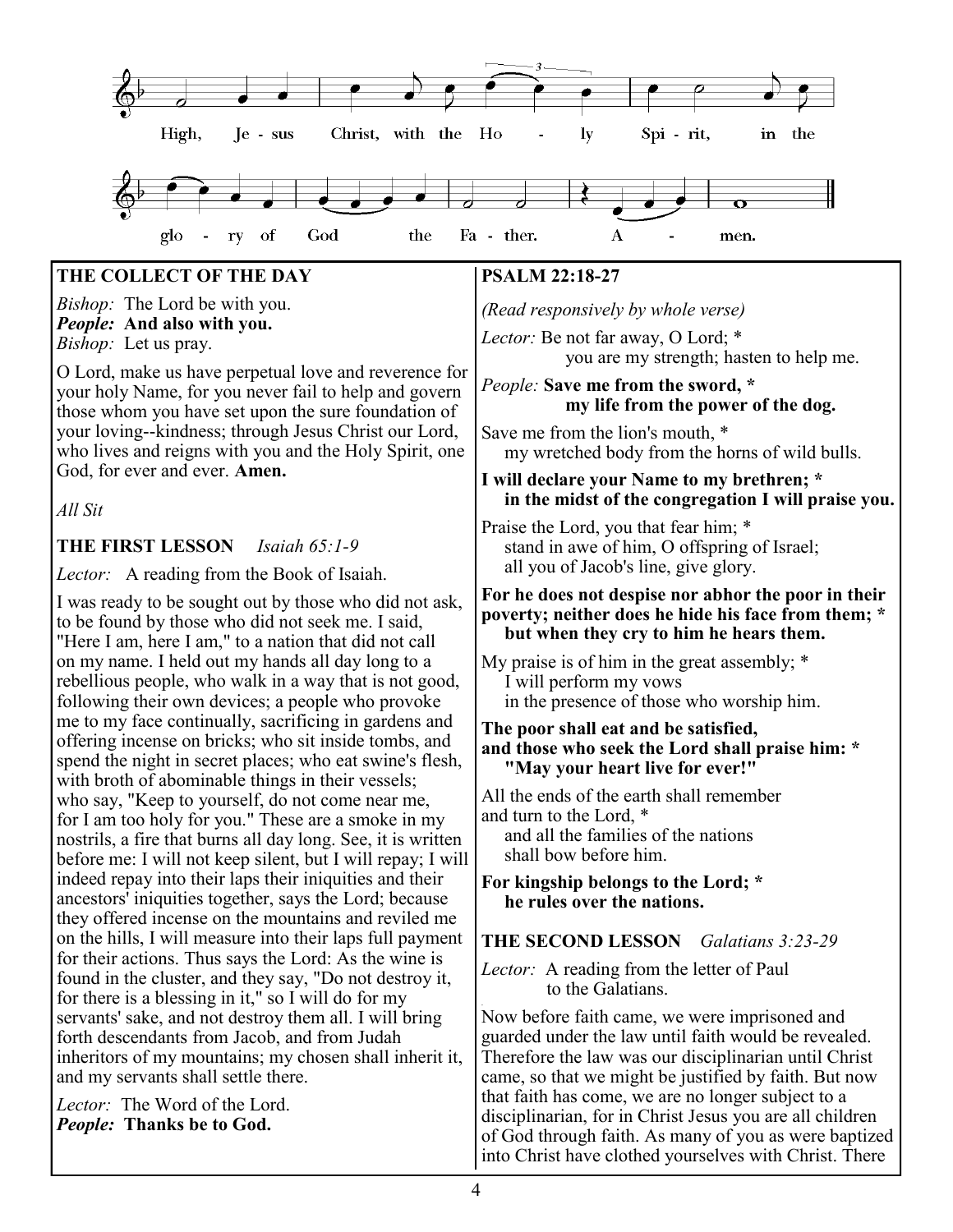| is no longer Jew or Greek, there is no longer slave or<br>free, there is no longer male and female; for all of you<br>are one in Christ Jesus. And if you belong to Christ,<br>then you are Abraham's offspring, heirs according to<br>the promise.                                                                                                                                                                                                                                                                                                          | Deacon:<br>The Gospel of the Lord.<br>People:<br>Praise to you, Lord Christ.<br><b>THE SERMON:</b> The Rt. Rev. Elizabeth Gardner                                                                                                                                                                                                                                                                                                        |
|--------------------------------------------------------------------------------------------------------------------------------------------------------------------------------------------------------------------------------------------------------------------------------------------------------------------------------------------------------------------------------------------------------------------------------------------------------------------------------------------------------------------------------------------------------------|------------------------------------------------------------------------------------------------------------------------------------------------------------------------------------------------------------------------------------------------------------------------------------------------------------------------------------------------------------------------------------------------------------------------------------------|
| Lector: The Word of the Lord.                                                                                                                                                                                                                                                                                                                                                                                                                                                                                                                                | <b>RECEPTION AND REAFFIRMATION</b>                                                                                                                                                                                                                                                                                                                                                                                                       |
| <i>People:</i> Thanks be to God.                                                                                                                                                                                                                                                                                                                                                                                                                                                                                                                             | Bishop:<br>The Candidates will now be presented.                                                                                                                                                                                                                                                                                                                                                                                         |
| All Stand in Body or Spirit                                                                                                                                                                                                                                                                                                                                                                                                                                                                                                                                  | <b>Presenters:</b><br>I present N. for Reception.<br>Michael Conklin Murray                                                                                                                                                                                                                                                                                                                                                              |
| <b>SEQUENCE HYMN Praise Team</b> "Peace"                                                                                                                                                                                                                                                                                                                                                                                                                                                                                                                     | Karl Riglesberger                                                                                                                                                                                                                                                                                                                                                                                                                        |
| THE GOSPEL Luke 8:26-39                                                                                                                                                                                                                                                                                                                                                                                                                                                                                                                                      | <b>Rachel Pitts</b><br>James Martin                                                                                                                                                                                                                                                                                                                                                                                                      |
| The Holy Gospel of Our Lord Jesus Christ<br>Deacon:<br>according to Luke.<br>Glory to you, Lord Christ.<br>People:                                                                                                                                                                                                                                                                                                                                                                                                                                           | I present Patti Bergin who desires to<br>reaffirm her baptismal vows.                                                                                                                                                                                                                                                                                                                                                                    |
| Jesus and his disciples arrived at the country of the<br>Gerasenes, which is opposite Galilee. As he stepped<br>out on land, a man of the city who had demons met<br>him. For a long time he had worn no clothes, and he                                                                                                                                                                                                                                                                                                                                     | Do you reaffirm your<br>Bishop:<br>renunciation of evil?<br><b>Candidates:</b><br>I do.                                                                                                                                                                                                                                                                                                                                                  |
| did not live in a house but in the tombs. When he saw                                                                                                                                                                                                                                                                                                                                                                                                                                                                                                        | Bishop:<br>Do you renew your commitment                                                                                                                                                                                                                                                                                                                                                                                                  |
| Jesus, he fell down before him and shouted at the top<br>of his voice, "What have you to do with me, Jesus,<br>Son of the Most High God? I beg you, do not torment<br>me" -- for Jesus had commanded the unclean spirit to<br>come out of the man. (For many times it had seized<br>him; he was kept under guard and bound with chains<br>and shackles, but he would break the bonds and be<br>driven by the demon into the wilds.) Jesus then asked<br>him, "What is your name?" He said, "Legion"; for<br>many demons had entered him. They begged him not | to Jesus Christ?<br><b>Candidates:</b><br>I do, and with God's grace I will<br>follow him as my Savior and Lord.                                                                                                                                                                                                                                                                                                                         |
|                                                                                                                                                                                                                                                                                                                                                                                                                                                                                                                                                              | After all have been presented, the Bishop addresses<br><i>the congregation</i> , saying:                                                                                                                                                                                                                                                                                                                                                 |
|                                                                                                                                                                                                                                                                                                                                                                                                                                                                                                                                                              | Bishop:<br>Will you who witness these vows do<br>all in your power to support these<br>persons in their life in Christ?                                                                                                                                                                                                                                                                                                                  |
| to order them to go back into the abyss. Now there on                                                                                                                                                                                                                                                                                                                                                                                                                                                                                                        | People:<br>We will.                                                                                                                                                                                                                                                                                                                                                                                                                      |
| the hillside a large herd of swine was feeding; and the<br>demons begged Jesus to let them enter these. So he                                                                                                                                                                                                                                                                                                                                                                                                                                                | The Bishop then says these or similar words:                                                                                                                                                                                                                                                                                                                                                                                             |
| gave them permission. Then the demons came out of<br>the man and entered the swine, and the herd rushed<br>down the steep bank into the lake and was drowned.<br>When the swineherds saw what had happened, they<br>ran off and told it in the city and in the country. Then                                                                                                                                                                                                                                                                                 | Let us join with those who are<br>Bishop:<br>committing themselves to Christ and<br>renew our own baptismal covenant.                                                                                                                                                                                                                                                                                                                    |
|                                                                                                                                                                                                                                                                                                                                                                                                                                                                                                                                                              | <b>The Baptismal Covenant</b>                                                                                                                                                                                                                                                                                                                                                                                                            |
| people came out to see what had happened, and when<br>they came to Jesus, they found the man from whom                                                                                                                                                                                                                                                                                                                                                                                                                                                       | <i>Bishop:</i> Do you believe in God the Father?                                                                                                                                                                                                                                                                                                                                                                                         |
| the demons had gone sitting at the feet of Jesus,<br>clothed and in his right mind. And they were afraid.                                                                                                                                                                                                                                                                                                                                                                                                                                                    | <i>People:</i> I believe in God, the Father almighty,<br>creator of heaven and earth.                                                                                                                                                                                                                                                                                                                                                    |
| Those who had seen it told them how the one who<br>had been possessed by demons had been healed. Then                                                                                                                                                                                                                                                                                                                                                                                                                                                        | <i>Bishop</i> : Do you believe in Jesus Christ,<br>the Son of God?                                                                                                                                                                                                                                                                                                                                                                       |
| all the people of the surrounding country of the<br>Gerasenes asked Jesus to leave them; for they were<br>seized with great fear. So he got into the boat and<br>returned. The man from whom the demons had gone<br>begged that he might be with him; but Jesus sent him<br>away, saying, "Return to your home, and declare<br>how much God has done for you." So he went away,<br>proclaiming throughout the city how much Jesus had<br>done for him.                                                                                                       | <i>People:</i> I believe in Jesus Christ, his only Son, our<br>Lord. He was conceived by the power of<br>the Holy Spirit and born of the Virgin<br>Mary. He suffered under Pontius Pilate,<br>was crucified, died, and was buried. He<br>descended to the dead. On the third day<br>he rose again. He ascended into heaven,<br>and is seated at the right hand of the<br>Father. He will come again to judge the<br>living and the dead. |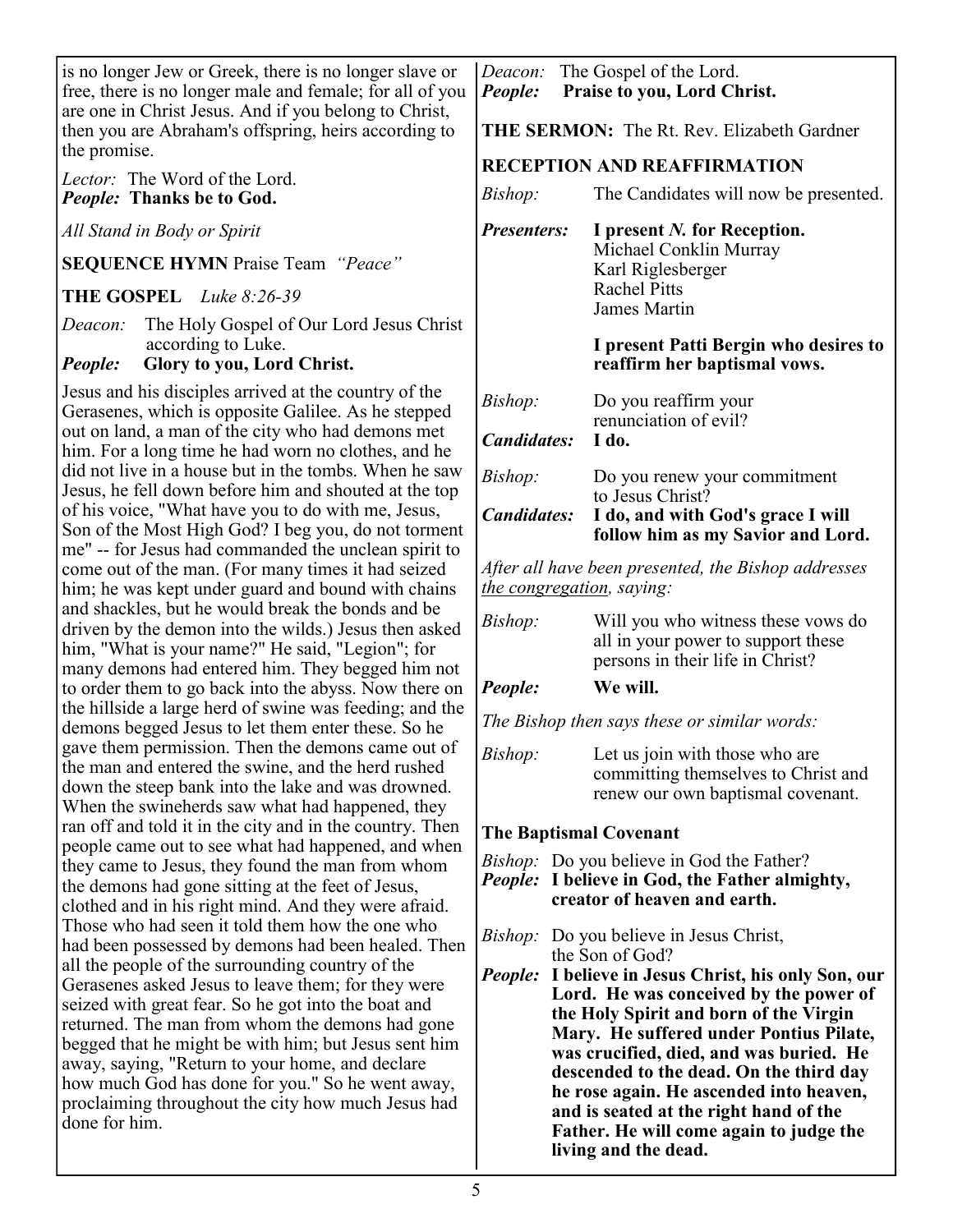|                | <i>Bishop:</i> Do you believe in God the Holy Spirit?<br><i>People:</i> I believe in the Holy Spirit, the holy<br>catholic Church, the communion of saints,<br>the forgiveness of sins, the resurrection of | <i>Leader:</i> Bring them to the fullness<br>of your peace and glory.<br>People: Lord, hear our prayer.                                                                                                                                                                                       |
|----------------|-------------------------------------------------------------------------------------------------------------------------------------------------------------------------------------------------------------|-----------------------------------------------------------------------------------------------------------------------------------------------------------------------------------------------------------------------------------------------------------------------------------------------|
| <i>Bishop:</i> | the body, and the life everlasting.<br>Will you continue in the apostles'<br>teaching and fellowship, in the breaking<br>of bread, and in the prayers?<br><i>People:</i> I will, with God's help.           | Then the Bishop says:<br>Almighty God, we thank you that by the death and<br>resurrection of your Son Jesus Christ you have<br>overcome sin and brought us to yourself, and that<br>by the sealing of your Holy Spirit you have bound<br>us to your service. Renew in these your servants the |
|                | <i>Bishop</i> : Will you persevere in resisting evil, and,<br>whenever you fall into sin, repent and<br>return to the Lord?<br>People: I will, with God's help.                                             | covenant you made with them at their Baptism. Send<br>them forth in the power of that Spirit to perform the<br>service you set before them; through Jesus Christ<br>your Son our Lord, who lives and reigns with you and<br>the Holy Spirit, one God, now and for ever. Amen.                 |
|                | Bishop: Will you proclaim by word and example<br>the Good News of God in Christ?<br><i>People:</i> I will, with God's help.                                                                                 | For Reception: Michael, Karl, Rachel, James.<br>The Bishop lays hands upon each one and says:                                                                                                                                                                                                 |
|                | Bishop: Will you seek and serve Christ in all<br>persons, loving your neighbor as yourself?<br><i>People:</i> I will, with God's help.                                                                      | <i>Bishop:</i> N., we recognize you as a member of the one<br>holy catholic and apostolic Church, and we receive<br>you into the fellowship of this Communion.                                                                                                                                |
|                | <i>Bishop:</i> Will you strive for justice and peace<br>among all people, and respect the dignity<br>of every human being?<br><i>People:</i> I will, with God's help.                                       | God, the Father, Son, and Holy Spirit, bless, preserve,<br>and keep you. Amen.<br><b>For Reaffirmation</b>                                                                                                                                                                                    |
|                | <b>Prayers for the Candidates</b>                                                                                                                                                                           | <i>Bishop</i> : Patti, may the Holy Spirit, who has begun a<br>good work in you, direct and uphold you in the<br>service of Christ and his kingdom. Amen.                                                                                                                                     |
|                | The Bishop then says to the congregation:                                                                                                                                                                   |                                                                                                                                                                                                                                                                                               |
|                | <i>Bishop:</i> Let us now pray for these persons who<br>have renewed their commitment to Christ.<br>A person appointed leads the following petitions:                                                       | Then the Bishop says:<br>Almighty and everliving God, let your fatherly hand<br>ever be over these your servants; let your Holy Spirit                                                                                                                                                        |
|                | Leader: Deliver them, O Lord,<br>from the way of sin and death.<br>People: Lord, hear our prayer.                                                                                                           | ever be with them; and so lead them in the knowledge<br>and obedience of your Word, that they may serve you<br>in this life, and dwell with you in the life to come;<br>through Jesus Christ our Lord. Amen.                                                                                  |
|                | Leader: Open their hearts to your grace and truth.                                                                                                                                                          | <b>THE PEACE</b><br>All Stand.                                                                                                                                                                                                                                                                |
|                | People: Lord, hear our prayer.<br>Leader: Fill them with your holy and                                                                                                                                      | <i>Bishop:</i> The peace of the Lord be always with you.<br><i>People:</i> And also with you.                                                                                                                                                                                                 |
|                | Life-giving Spirit.<br><i>People:</i> Lord, hear our prayer.                                                                                                                                                | This is a time when we greet one another in the name<br>of Christ. Please feel free to stay in your seats.                                                                                                                                                                                    |
|                | Leader: Keep them in the faith and communion                                                                                                                                                                | <b>OFFERTORY ANTHEM</b>                                                                                                                                                                                                                                                                       |
|                | of your holy Church.<br><i>People:</i> Lord, hear our prayer.                                                                                                                                               | During this time we make an offering to the church for                                                                                                                                                                                                                                        |
|                | <i>Leader:</i> Teach them to love others in the power<br>of the Spirit.                                                                                                                                     | its mission and it is also a time in which we fully offer<br>ourselves to be Christ in the world around us.                                                                                                                                                                                   |
|                | <i>People:</i> Lord, hear our prayer.                                                                                                                                                                       | If mailing in an offering, please remit to:                                                                                                                                                                                                                                                   |
|                | Leader: Send them into the world<br>in witness to your love.                                                                                                                                                | St. Paul's Episcopal Church<br>P.O. Box 737, Sparks, NV 89432<br>Or online at www.StPaulssparks.org: https://tithe.ly/                                                                                                                                                                        |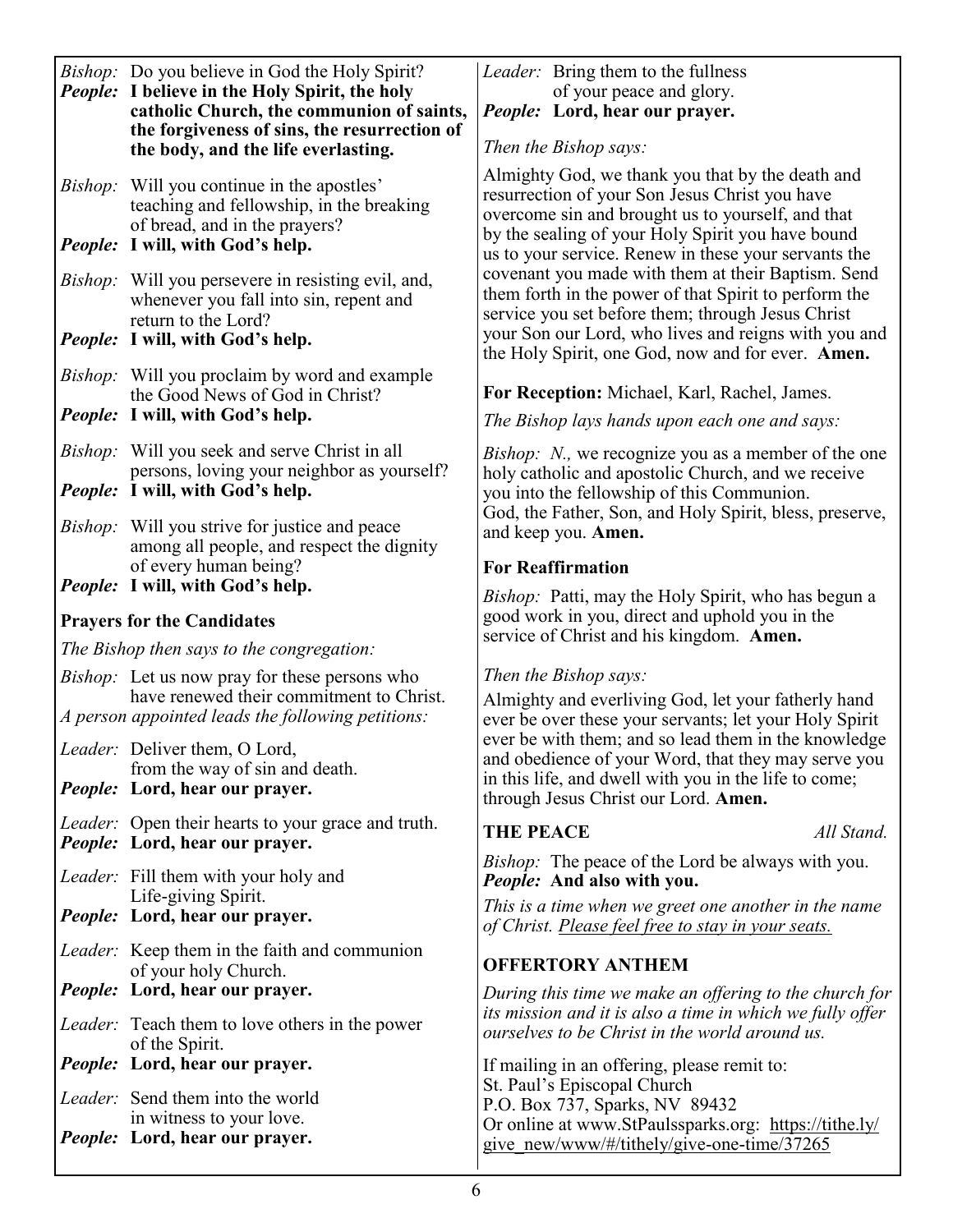| Scan with your smart phone camera<br>to give secure and "contact free" donations.<br>All Stand in Body or Spirit.                                                                                                                  | Do this for the remembrance of me."<br>After supper he took the cup of wine; and when<br>he had given thanks, he gave it to them, and said,<br>"Drink this, all of you: This is my Blood of the new<br>Covenant, which is shed for you and for many for the<br>forgiveness of sins. Whenever you drink it, do this for<br>the remembrance of me." |
|------------------------------------------------------------------------------------------------------------------------------------------------------------------------------------------------------------------------------------|---------------------------------------------------------------------------------------------------------------------------------------------------------------------------------------------------------------------------------------------------------------------------------------------------------------------------------------------------|
| <b>PRESENTATION HYMN: Praise Team "Freely"</b>                                                                                                                                                                                     | Therefore, according to his command, O Father,                                                                                                                                                                                                                                                                                                    |
| <b>THE PRESENTATION</b>                                                                                                                                                                                                            | <b>Bishop and People:</b>                                                                                                                                                                                                                                                                                                                         |
| <i>Bishop:</i> All things come of thee O Lord.<br>People: And of thine own have we given thee.                                                                                                                                     | We remember his death,<br>We proclaim his resurrection,<br>We await his coming in glory;                                                                                                                                                                                                                                                          |
| THE GREAT THANKSGIVING: Prayer B                                                                                                                                                                                                   |                                                                                                                                                                                                                                                                                                                                                   |
| <i>Bishop:</i> The Lord be with you.<br><i>People:</i> And also with you.                                                                                                                                                          | The Bishop continues:<br>And we offer our sacrifice of praise and thanksgiving<br>to you, O Lord of all; presenting to you, from your                                                                                                                                                                                                             |
| <i>Bishop:</i> Lift up your hearts.<br>People: We lift them to the Lord.                                                                                                                                                           | creation, this bread and this wine.                                                                                                                                                                                                                                                                                                               |
| Bishop: Let us give thanks to the Lord our God.<br><i>People:</i> It is right to give God thanks and praise.                                                                                                                       | We pray you, gracious God, to send your Holy Spirit<br>upon these gifts that they may be the Sacrament of the<br>Body of Christ and his Blood of the new Covenant.                                                                                                                                                                                |
| <i>Bishop</i> : It is right, and a good and joyful thing<br>always and everywhere to give thanks to you,<br>Father Almighty, Creator of heaven and earth.                                                                          | Unite us to your Son in his sacrifice, that we may<br>be acceptable through him, being sanctified by the<br>Holy Spirit. In the fullness of time, put all things in                                                                                                                                                                               |
| For by water and the Holy Spirit you have made us a<br>new people in Jesus Christ our Lord, to show forth<br>your glory in all the world.                                                                                          | subjection under your Christ, and bring us to that<br>heavenly country where, with [<br>. and all<br>your saints, we may enter the everlasting heritage of<br>your sons and daughters; through Jesus Christ our                                                                                                                                   |
| Therefore we praise you, joining our voices with<br>Angels and Archangels and with all the company of<br>heaven, who for ever sing this hymn to proclaim the<br>glory of your Name:                                                | Lord, the firstborn of all creation, the head of the<br>Church, and the author of our salvation.<br>By him, and with him, and in him, in the unity of the                                                                                                                                                                                         |
| <b>SANCTUS: Praise Team</b><br>"Santo"                                                                                                                                                                                             | Holy Spirit all honor and glory is yours, Almighty<br>Father, now and for ever. AMEN.                                                                                                                                                                                                                                                             |
| The people remain standing.                                                                                                                                                                                                        | <b>THE LORD'S PRAYER</b>                                                                                                                                                                                                                                                                                                                          |
| <i>Bishop:</i> We give thanks to you, O God, for the<br>goodness and love which you have made known to us<br>in creation; in the calling of Israel to be your people;                                                              | <i>Bishop:</i> As our Savior Christ has taught us<br>we now pray.                                                                                                                                                                                                                                                                                 |
| in your Word spoken through the prophets; and above<br>all in the Word made flesh, Jesus, your Son. For in<br>these last days you sent him to be incarnate from the<br>Virgin Mary, to be the Savior and Redeemer of the<br>world. | <b>People and Bishop:</b><br>Our Father in heaven,<br>hallowed be your Name,<br>your kingdom come,                                                                                                                                                                                                                                                |
| In him, you have delivered us from evil, and made us<br>worthy to stand before you. In him, you have brought<br>us out of error into truth, out of sin into righteousness,<br>out of death into life.                              | your will be done,<br>on earth as in heaven.<br>Give us today our daily bread.<br>Forgive us our sins<br>as we forgive those                                                                                                                                                                                                                      |
| At the following words concerning the bread and<br>wine, the Bishop is to hold it, or lay a hand upon it.                                                                                                                          | who sin against us.<br>Save us from the time of trial,                                                                                                                                                                                                                                                                                            |
| On the night before he died for us, our Lord Jesus<br>Christ took bread; and when he had given thanks to<br>you, he broke it, and gave it to his disciples, and said,                                                              | and deliver us from evil.<br>For the kingdom, the power,<br>and the glory are yours,<br>now and for ever. Amen.                                                                                                                                                                                                                                   |

"Take, eat: This is my Body, which is given for you.